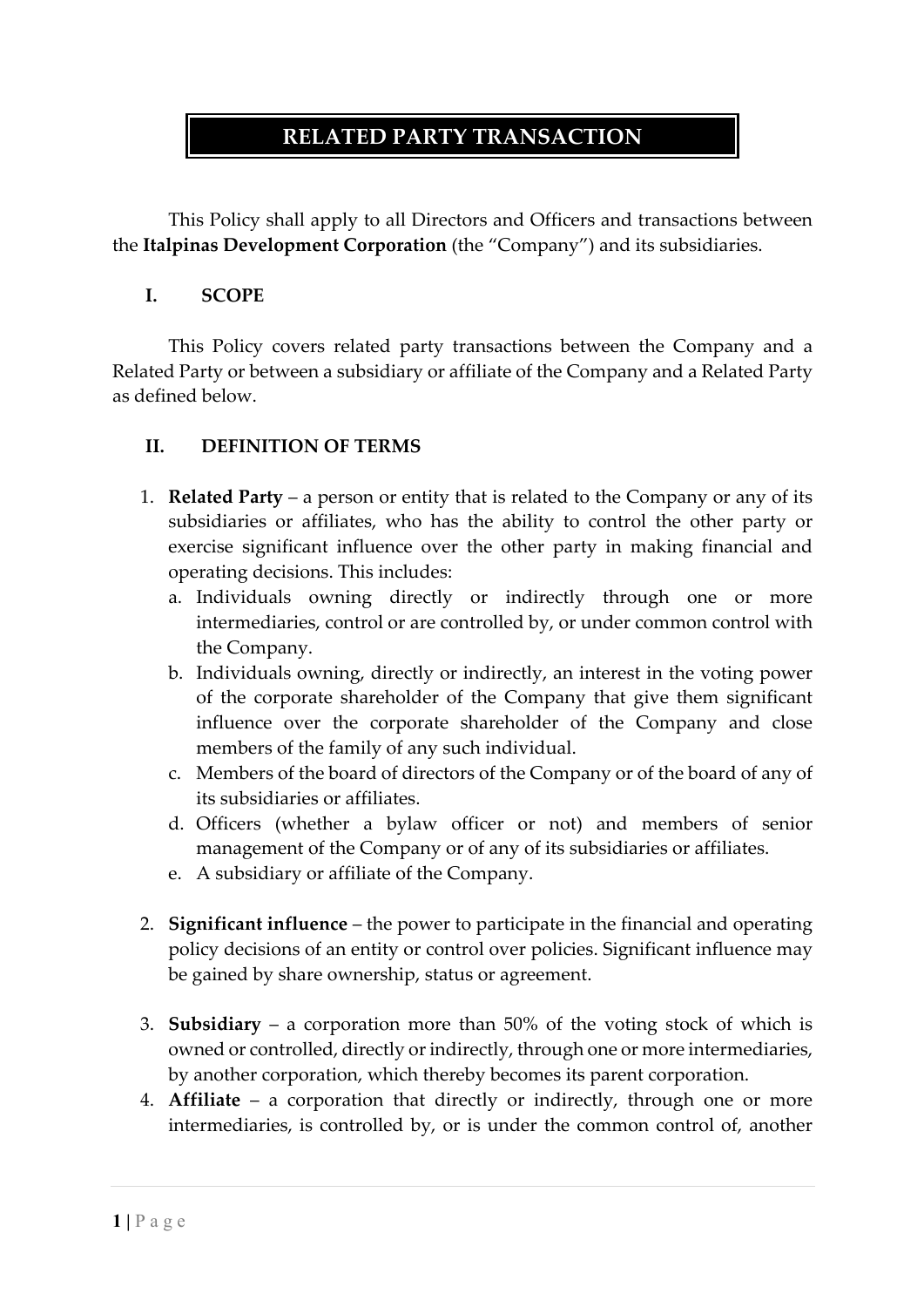corporation, where such ownership in shares is less than 50% of the voting stock.

- 5. **Close members of the family of a person** family members who may be expected to have control, joint control or significant influence, or be influenced by that person in their dealings with the entity and include:
	- a. That person's children and spouse or domestic partner;
	- b. Children of that person's spouse or domestic partner;
	- c. Dependents of that person or that person's spouse or domestic partner

d. Relatives within the fourth civil degree of consanguinity or affinity, legitimate or common-law

- 6. **Related Party Transaction ("RPT")** a transfer of resources, services or obligations between a related party and the Company or any of its subsidiaries and affiliates.
- 7. **Material RPTs** are those transactions that meet the threshold values as defined in SEC MC No. 10 Series of 2019, dated April 25, 2019.
- 8. **Significant RPTs** are RPTs with transactions value exceeding P5 Million, or its foreign currency equivalent.

# **III. PURPOSE**

This Policy is intended to:

1. Ensure that every related party transaction ("RPT") is conducted on an arm's length basis or for the financial, commercial or economic benefit of the Company and will protect the Company from prejudice arising from conflict of interest, which may arise between the Company and its Related Parties; and

2. Ensure proper review, approval, ratification and disclosure of transactions between the Company and any of its Related Party/ies as required to comply with legal and regulatory requirements.

# **IV. CRITERIA**

1. **Material** – Any transaction, arrangement or relationship in which the individual or aggregate amount of the transaction as of the reporting period will or may equal or exceed 10% of the Company's total consolidated assets based on its latest audited financial statement (SEC MC No. 10 Series of 2019,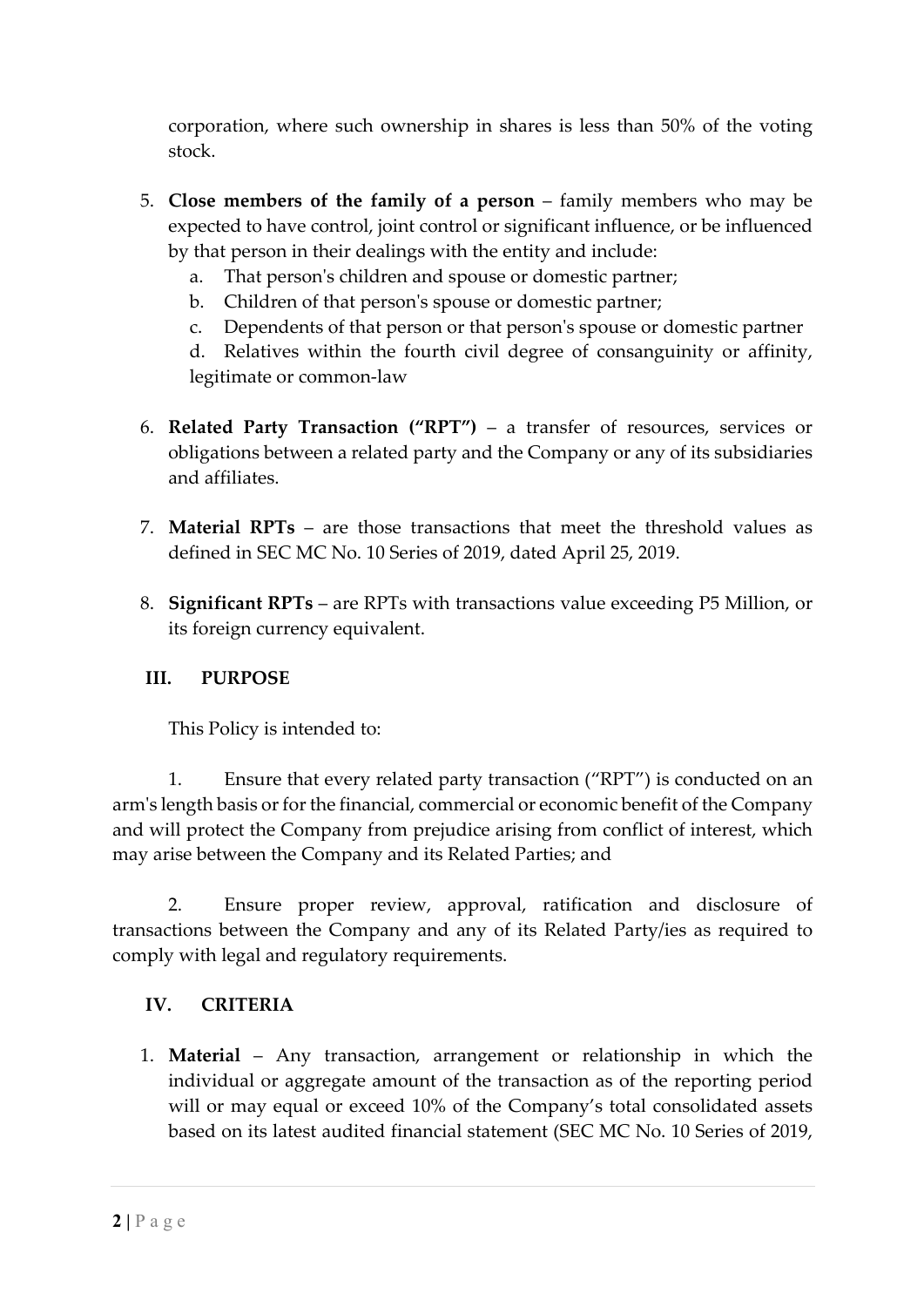dated April 25, 2019), where a Related Party has or will have direct or indirect material interest.

- 2. **Nature** Any of the following transactions entered into by the Company (or any of its Subsidiary or Affiliate) with a Related Party, which includes:
	- a. Finance (including credit accommodation);
	- b. Purchases, sales or supply of goods or materials;
	- c. Rendering or receiving of services;
	- d. Consulting/professional services;
	- e. Construction services;
	- f. Investments and subscriptions of equity debt or quasi-debt;
	- g. Agency agreements;
	- h. Outsourcing arrangements;
	- i. Leasing of any property of any kind;
	- j. License agreements;
	- k. Selling or disposing of or buying property of any kind;
	- l. Guarantees and sureties; and,
	- m. Management contracts

#### **3. Circumstances**

The Company or its subsidiary/affiliate is a participant to an RPT in which a Related Party has the ability to control or to exercise significant influence in the outcome of a proposed RPT and can influence decisions relating to the RPT.

#### **V. GENERAL RULES ON RPTS**

1. RPTs shall be conducted only in the regular course of business. No RPT shall be undertaken on more favorable terms (on price, terms and conditions) to the Related Party than similar transactions with non-related parties under similar circumstances.

2. A Related Party shall be loyal to the Company, regardless of his/her own personal interest. Related Parties shall refrain from giving preference to his or her interest when they are in conflict with the Company's interest.

3. Related Party Transactions shall be disclosed and shall be transparent.

4. A Related Party shall abstain from attending and participating in deliberations that affect matters in which he or she has personal interest.

5. A Related Party Transaction involving a director or officer shall be voidable unless: (a) the contract is fair and reasonable; (b) in case of an officer, the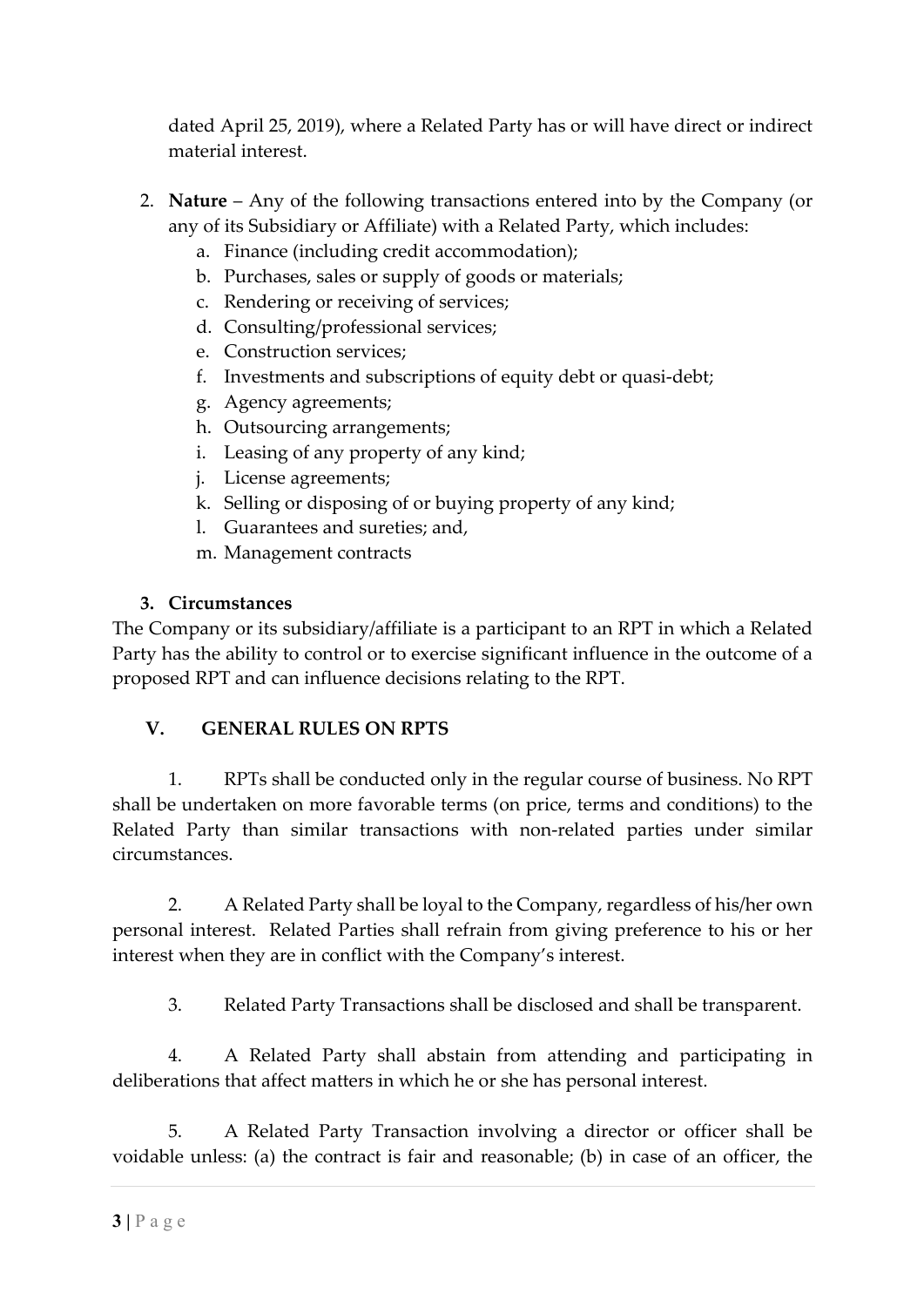contract has been previously authorized by the board of directors; and (c) the presence of the director or officer was not necessary for quorum or for approval of the contract.

# **VI. REQUIREMENTS OF RPT**

1. Directors or Officers are required to declare and disclose any RPT and the material interest that they, or an immediate family member, may have on such RPT transaction. Said disclosure shall be made during the board meeting where the MRPT is presented for approval.

2. The following information, to the extent relevant, with respect to the proposed RPT should be disclosed in the Term Sheet:

- a. A general description of the transaction/s including the material terms and conditions.
- b. The name of the Related Party and the basis on which such person or entity is a Related Party.
- c. The Related Party's interest in the transaction/s including the Related Party's position or relationship with, or ownership of, any entity that is party to or has an interest in the transaction/s.
- d. The total value of the proposed transaction and the share of the Related Party's interest in the transaction/s.
- e. Whether the Company will be a party to the transaction and if not, the nature of its participation in the transaction/s.
- f. Whether the proposed transaction includes any potential reputational risk issues that may arise as a result or in connection with the proposed transaction.
- g. Any other material information regarding the transaction/s or the Related Party's interest in the transactions.

3. The Term Sheet disclosing the RPT shall be submitted to the CFO, or the Corporate Secretary, or the RPT Committee. Such report shall then be consolidated by the secretariat designated by the RPT Committee as provided under this Policy.

4. An officer who has knowledge of an RPT shall report the same to the RPT Committee if he or she learns that such particular RPT has not been reported to the RPT Committee as required under this Policy. A person who reports an RPT under this provision shall not be subject to any liability or sanction.

5. Certification is required from all service providers, suppliers and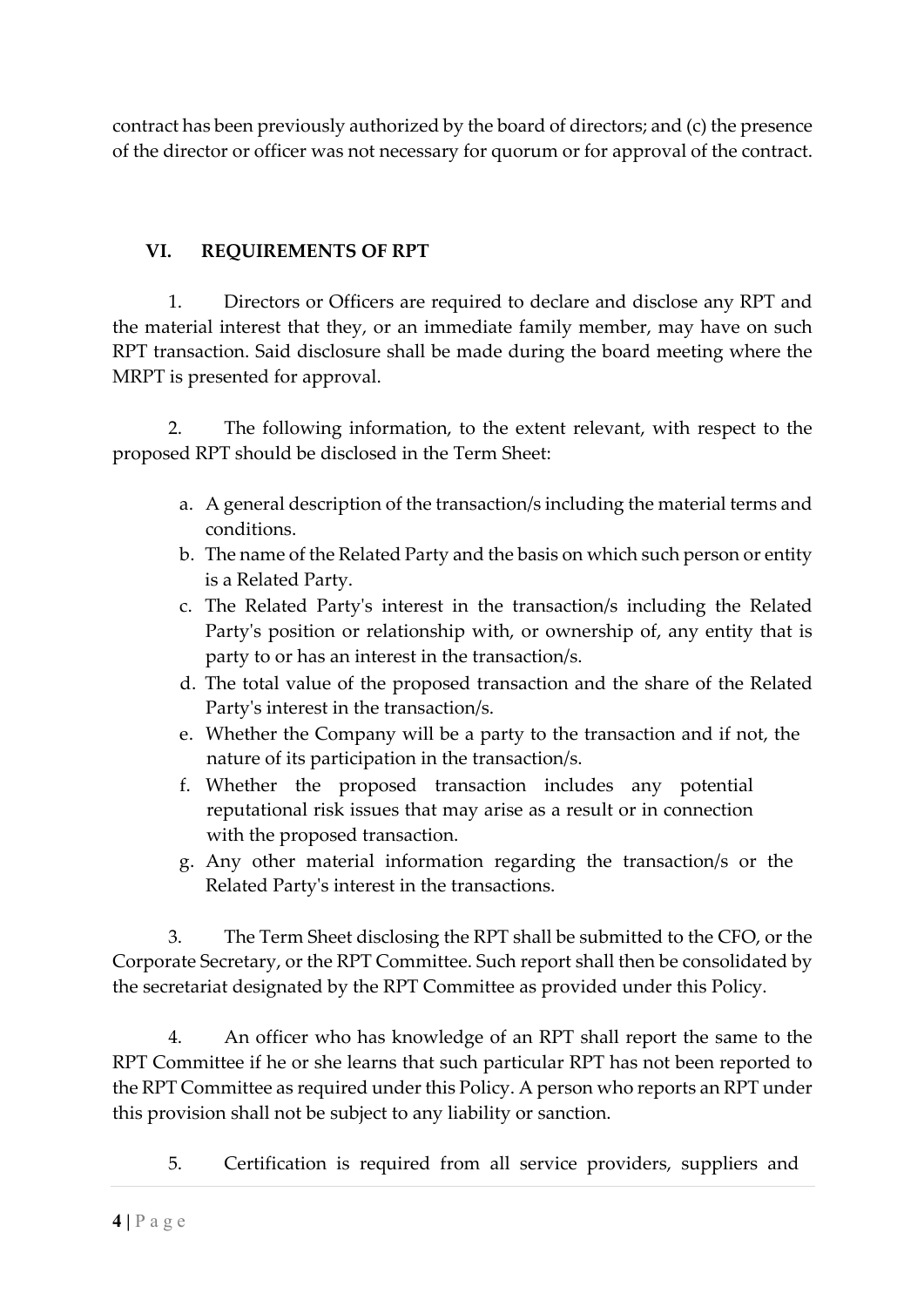vendors that they do not have a conflict of interest with the Company.

6. Disclaimer is required from all approving officer/s signing contracts, agreements/ work orders and purchase orders that they are not related to the counterparties of the proposed transaction.

### **VII. DISCLOSURE AND REGULATORY REPORTING**

1. The Company shall disclose in its website this policy on RPT.

2. Material RPTs shall be reported to regulatory agencies as required. A Report on Material RPT shall be submitted to the SEC.

3. Necessary disclosures of material RPTs entered into during the reporting year shall be made in the Notes to the Company's Audited Financial Statements and referenced to the Integrated Annual Corporate Governance Report (I-ACGR) submitted to SEC.

### **VIII. REVIEW OF THE POLICY**

1. The following factors, among others, shall be considered in the review and evaluation of related party transactions:

a. No preferential treatment shall be given by the company to related parties that are not extended to non-related parties under similar circumstances.

b. The Board of Directors should appoint an external independent party to evaluate the fairness of the terms of the material RPTs before its execution.

c. The Company shall endeavor to exercise due diligence in determining a fair and effective price for the RPTs.

**2.** The RPT Committee shall annually review the threshold values and the provisions of this Policy and may recommend to the Board amendments to this Policy as it deems appropriate

# **IX. REVIEW AND APPROVAL PROCEDURES**

1. All RPTs with value exceeding P 5 Million (in a single transaction or in aggregate transactions), (except those exempted under Part III of the Guidelines) shall be disclosed to and be evaluated and approved by the RPT Committee. A Report on Significant RPTs and Material RPTs shall be submitted to the Board of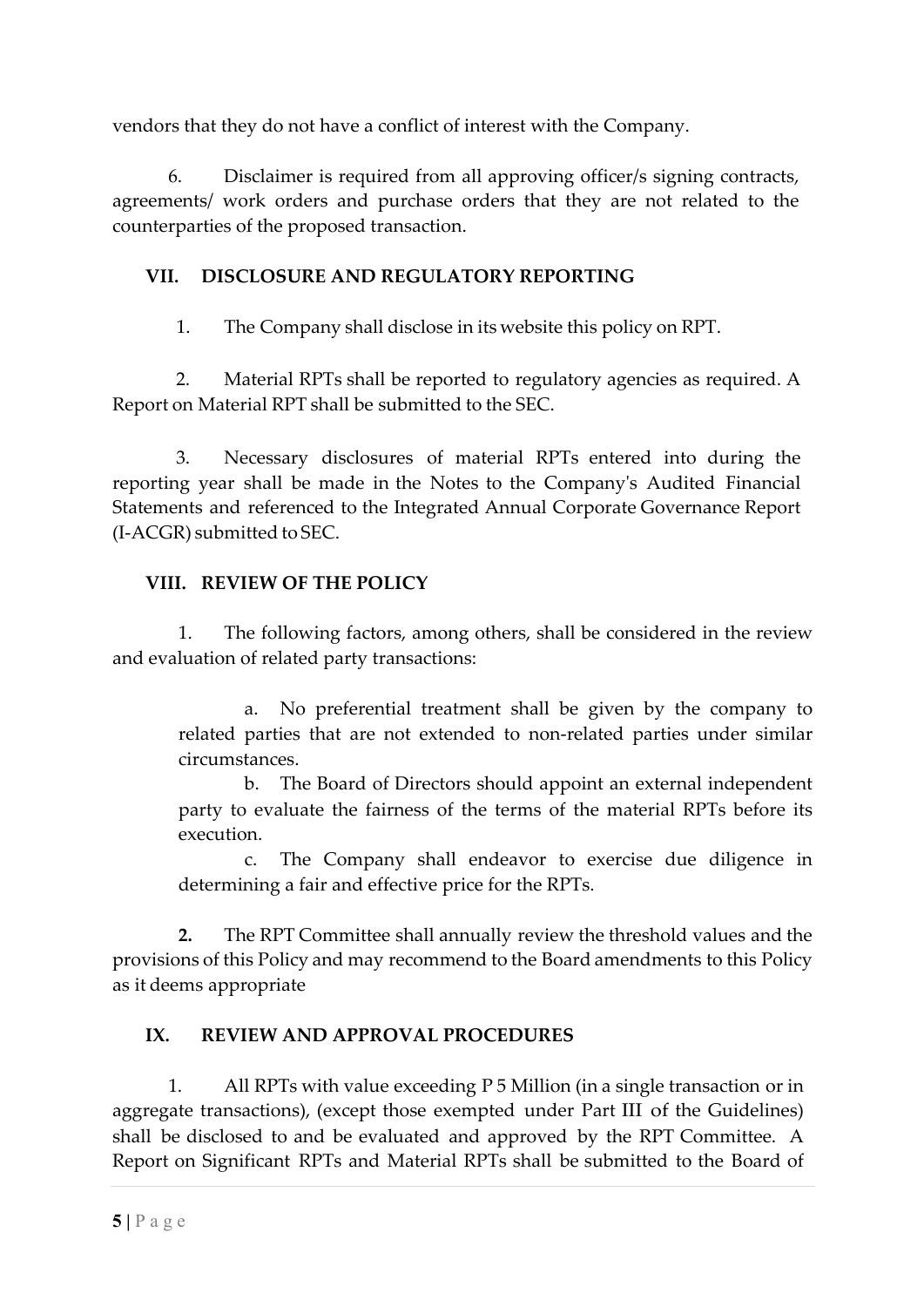Directors.

2. Material RPTs shall be evaluated by the RPT Committee and endorsed to the Board of Directors for approval. All individual material RPTs shall be approved by at least two-thirds (2/3) vote of the board of directors, with at least a majority of the independent directors voting to approve the MRPT. Such RPTs shall also be guided by provisions of SEC Memorandum Circular No. 10 Series of 2019, dated April 25, 2019.

3. The RPT Committee will consider the following factors to the extent relevant to the RPT in conducting an independent review:

a. The identities of the parties involved in the transaction or relationship;

- b. The terms of the transactions are fair and reasonable;
- c. The aggregate value of the transaction;
- d. Purpose and timing of the transaction;
- e. The extent of Related Party's interest on the transaction; and,
- f. Whether the RPT would present an improper conflict of interest for the Company or any of its subsidiaries or affiliates, or the Related Party taking into account the size of the transaction and the overall financial position of the Related Party.

4. RPTs involving directors and officers shall be submitted to the Board of Directors for approval. If for any reason the Board of Directors cannot approve the Material RPT involving directors or officers, such Material RPT shall be submitted to the stockholders for approval.

5. Any member of the Board or RPT Committee who has interest in the transaction must abstain from participation in the review and approval of any RPT.

6. The RPT Committee shall have the authority to inquire into and evaluate any RPT below the P 5 Million threshold at its discretion. The Related Party involved in any such RPT subject to the inquiry of the RPT Committee shall cooperate and disclose the information required by the RPT Committee. The RPT Committee may advise Management to cancel, rescind or nullify any RPT that in its opinion is unfair and prejudicial to the Company (or its subsidiary or affiliate party to the RPT).

7. Material RPTs which are not entered into at arm's length basis and which unduly favors a Related Party are considered abusive Material RPTs. Upon its determination by the Board of Directors, abusive Material RPTs shall be subject to recovery of losses or opportunity costs incurred by the Company. In addition,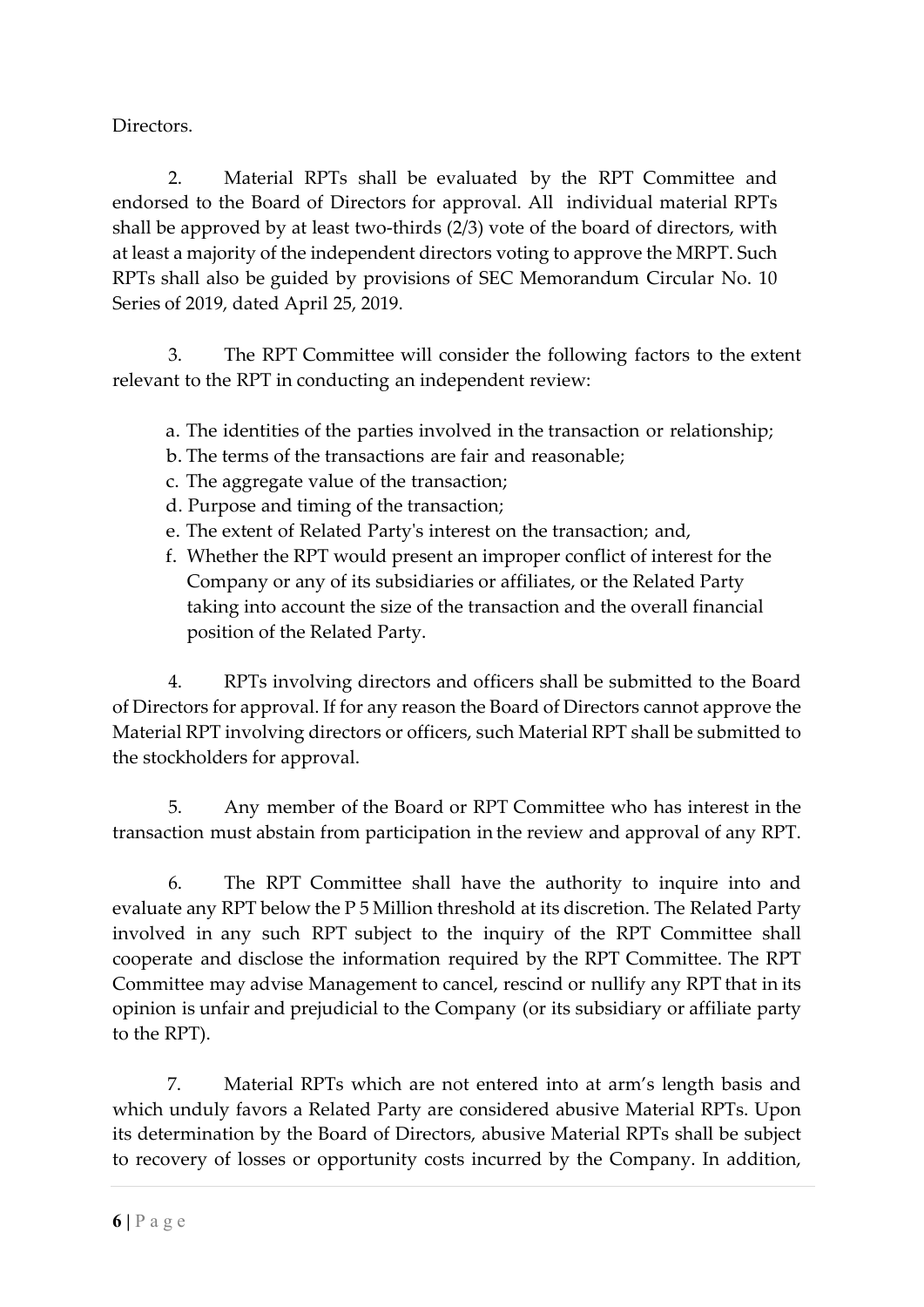erring directors, officers, or team members who have been remiss in the handling or reporting of Material RPTs shall be sanctioned with in accordance with Company policies and applicable company guidelines.

### **X. REGULAR INTERNAL REPORTING AND MONITORING PROCEDURES**

On a quarterly basis, the Property Controller shall prepare and submit a Summary Report of all Related Party Transactions entered into during the period to the RPT Committee.

#### **XI. POST-VERIFICATION OF RPTS**

The Internal Audit Department shall perform a periodic post verification of RPTs to ensure that the terms and conditions recommended by the RPT Committee and approved by the Board of Directors are properly and correctly implemented.

**Noted by:**

**ROMOLO V. NATI CHRISTINE P. BASE** Chairman of the Board Corporate Secretary/

Acting Compliance Officer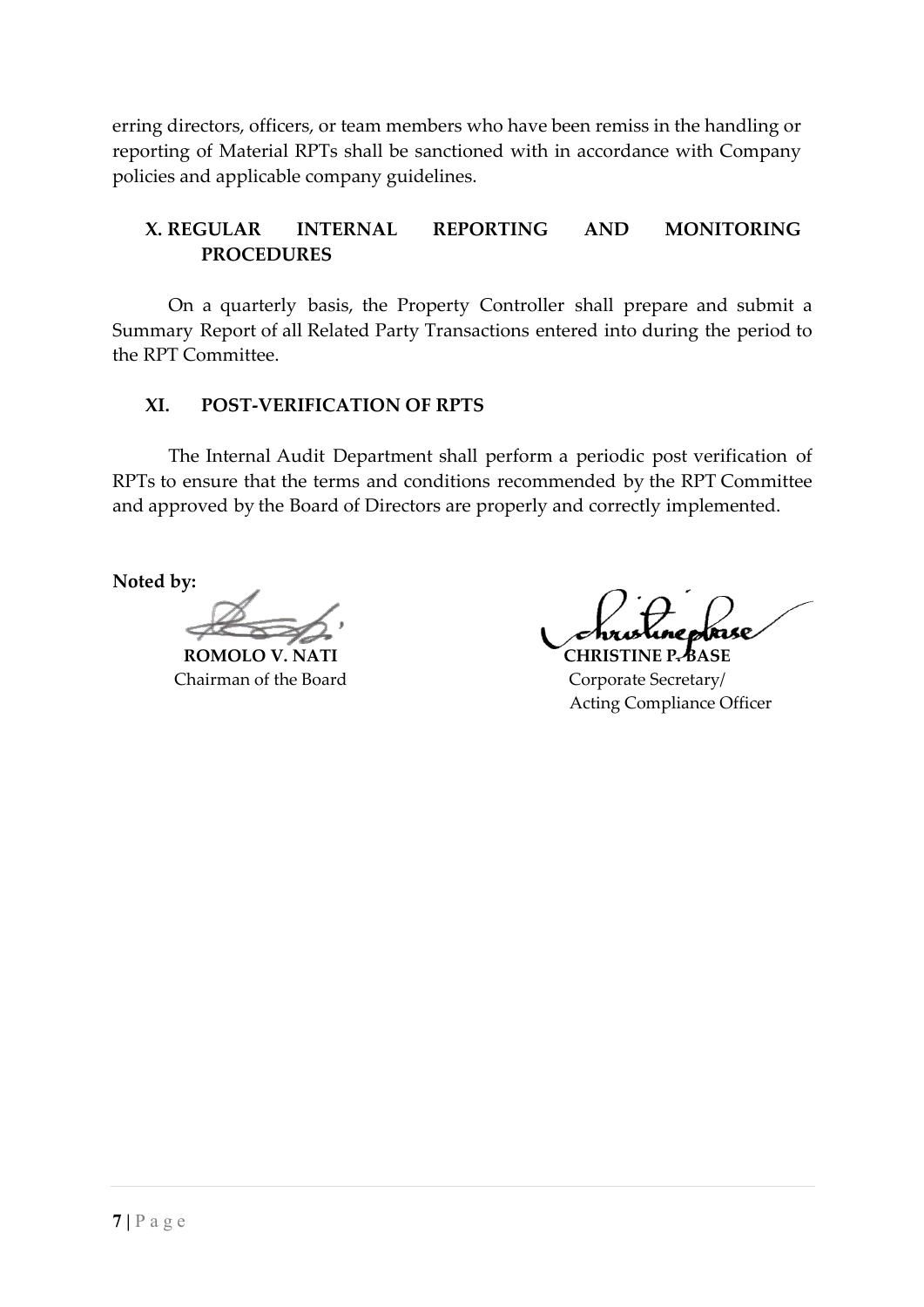|                                                  |                         |                                                                                                                                                                                                                                     | AnnexA                                                               |  |
|--------------------------------------------------|-------------------------|-------------------------------------------------------------------------------------------------------------------------------------------------------------------------------------------------------------------------------------|----------------------------------------------------------------------|--|
|                                                  | <b>MONITORING SHEET</b> |                                                                                                                                                                                                                                     |                                                                      |  |
| <b>ITALPINAS DEVELOPMENT CORPORATION</b>         |                         |                                                                                                                                                                                                                                     |                                                                      |  |
| <b>DATEOFSUBMISSION</b>                          |                         | 28-0ct-19                                                                                                                                                                                                                           |                                                                      |  |
| <b>MONITORING DATE</b>                           |                         |                                                                                                                                                                                                                                     | 11-May-20                                                            |  |
|                                                  |                         | MATERIAL RELATED PARTY TRANSACTIONS POLICY                                                                                                                                                                                          |                                                                      |  |
| Requirement                                      | Compliance              | <b>Remarks</b>                                                                                                                                                                                                                      | Comments                                                             |  |
| <b>SIGNATORIES</b>                               |                         |                                                                                                                                                                                                                                     |                                                                      |  |
| Chairman of the Board                            | $\overline{\checkmark}$ |                                                                                                                                                                                                                                     |                                                                      |  |
| Compliance Officer                               | $\checkmark$            | Acting Compliance<br>Officer                                                                                                                                                                                                        |                                                                      |  |
| <b>CONTENTS OF THE MRPT POLICY</b>               |                         |                                                                                                                                                                                                                                     |                                                                      |  |
| Identification of related parties                | ✓                       |                                                                                                                                                                                                                                     |                                                                      |  |
| Coverage of the MRPT policy                      | X                       | The company included<br>exception s in the<br>coverage of the Policy                                                                                                                                                                | Provisions on exceptions<br>have been removed                        |  |
| Adjusted thresholds (optional)                   |                         | No adjusted threshold<br>indicated                                                                                                                                                                                                  |                                                                      |  |
| Identification and prevention/management         |                         |                                                                                                                                                                                                                                     |                                                                      |  |
| of potential or actual conflict of interest      | ✓                       |                                                                                                                                                                                                                                     |                                                                      |  |
| Guidelines in ensuring arms-length terms         | X                       | No provision requiring<br>the appointment of an Provisions for<br>external<br>party to evaluate the the policy<br>fairness of the M RPTadded.<br>before its execution and<br>for an effective price (Page 5)<br>discovery mechanism | the<br>independent guidelines on review of<br>has<br>been            |  |
| Approval of MRPTs                                | X                       | MRPT must be<br>approved by at least 2/3This requirement has<br>of the Board, with at<br>least majority of IDs<br>voting to approve the<br><b>MRPT</b>                                                                              | been added under<br>Review and Approval of<br>the Policy<br>(Page 6) |  |
| Self-assessment and periodic review of<br>policy | $\checkmark$            |                                                                                                                                                                                                                                     |                                                                      |  |

-F